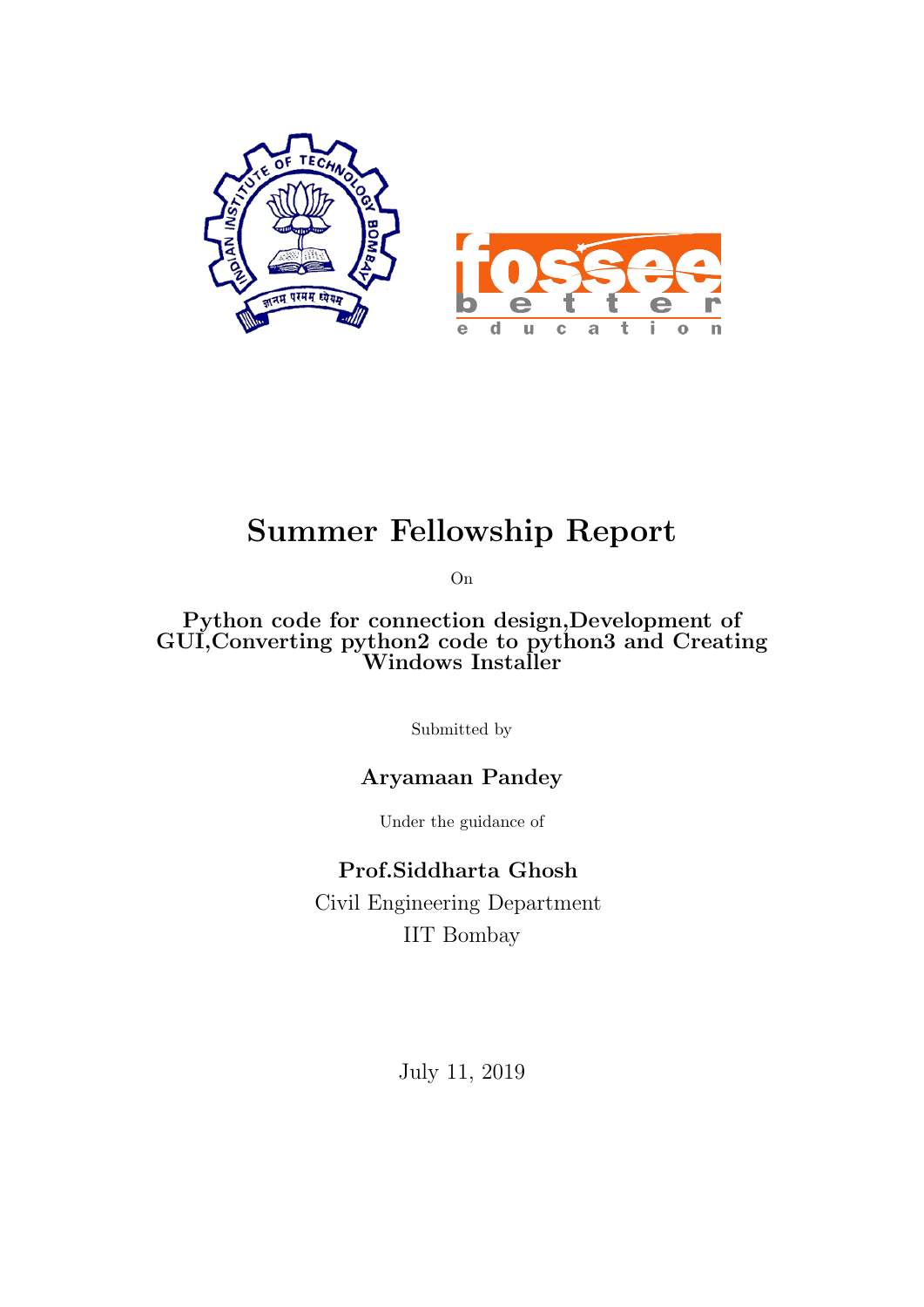## Acknowledgment

I would like to express my special thanks of gratitude to FOSSEE, IIT Bombay who gave me the golden opportunity to do this summer fellowship with Osdag. This fellowship helped me in doing a lot of research and I came to know about so many new things I am really thankful to them. It helped me to enhance my knowledge in software development and I also learnt about steel structures and designs. I feel grateful to have met so many wonderful people and professionals who guided me through this fellowship period.

Moreover, I must show my gratitude to Prof. Siddhartha Ghosh who in spite of being busy with his duties, took time out to hear, guide and keep me on the correct path and allowing me to carry out my project at their esteemed research lab (SSRR lab).

I would also like to acknowledge the members of the Osdag team; Danish Ansari (Project Research Assistant), Ajmal Babu MS (Project Research Engineer) and Sourabh Das (Project Research Associate) for their careful and precious guidance which was extremely valuable during the course of this fellowship.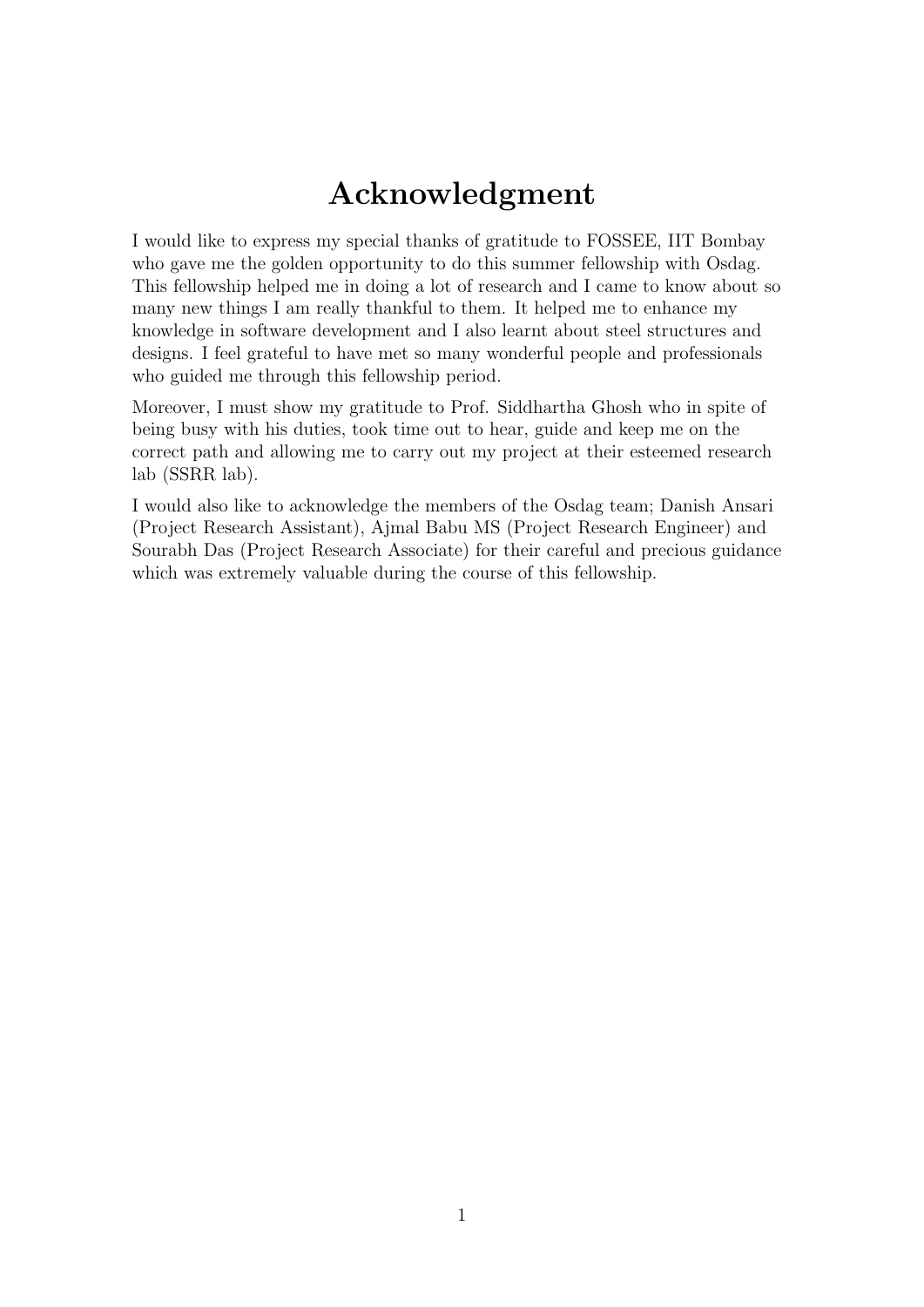## **Contents**

| $\mathbf{1}$     | Introduction |                                                                                         |                |
|------------------|--------------|-----------------------------------------------------------------------------------------|----------------|
|                  | 1.1          | What is $Osdag ? \ldots \ldots \ldots \ldots \ldots \ldots \ldots \ldots \ldots \ldots$ | 3              |
|                  | 1.2          | Who can use ? $\ldots \ldots \ldots \ldots \ldots \ldots \ldots \ldots \ldots \ldots$   | $\overline{5}$ |
| $\bf{2}$         |              | <b>Osdag Development</b>                                                                | 6              |
|                  | 2.1          |                                                                                         | 6              |
|                  | 2.2          |                                                                                         | $\overline{7}$ |
|                  | 2.3          | Module for Top and Bottom Continuity Plate                                              | 8              |
|                  | 2.4          |                                                                                         | 8              |
|                  | 2.5          | Module for Section properties of Beam and Column in Design Pref-                        |                |
|                  |              |                                                                                         | 9              |
|                  | 2.6          | UI changes in Beam-Column End-plate and Extended End-plate Design                       | 10             |
|                  | 2.7          |                                                                                         | 11             |
|                  | 2.8          |                                                                                         | 11             |
|                  | 2.9          |                                                                                         | 11             |
| 3                |              | <b>Software Testing</b>                                                                 | 12             |
|                  | 3.1          |                                                                                         | 12             |
|                  | 3.2          |                                                                                         | 12             |
|                  | 3.3          |                                                                                         | 12             |
| $\boldsymbol{4}$ |              | Conclusions                                                                             | 13             |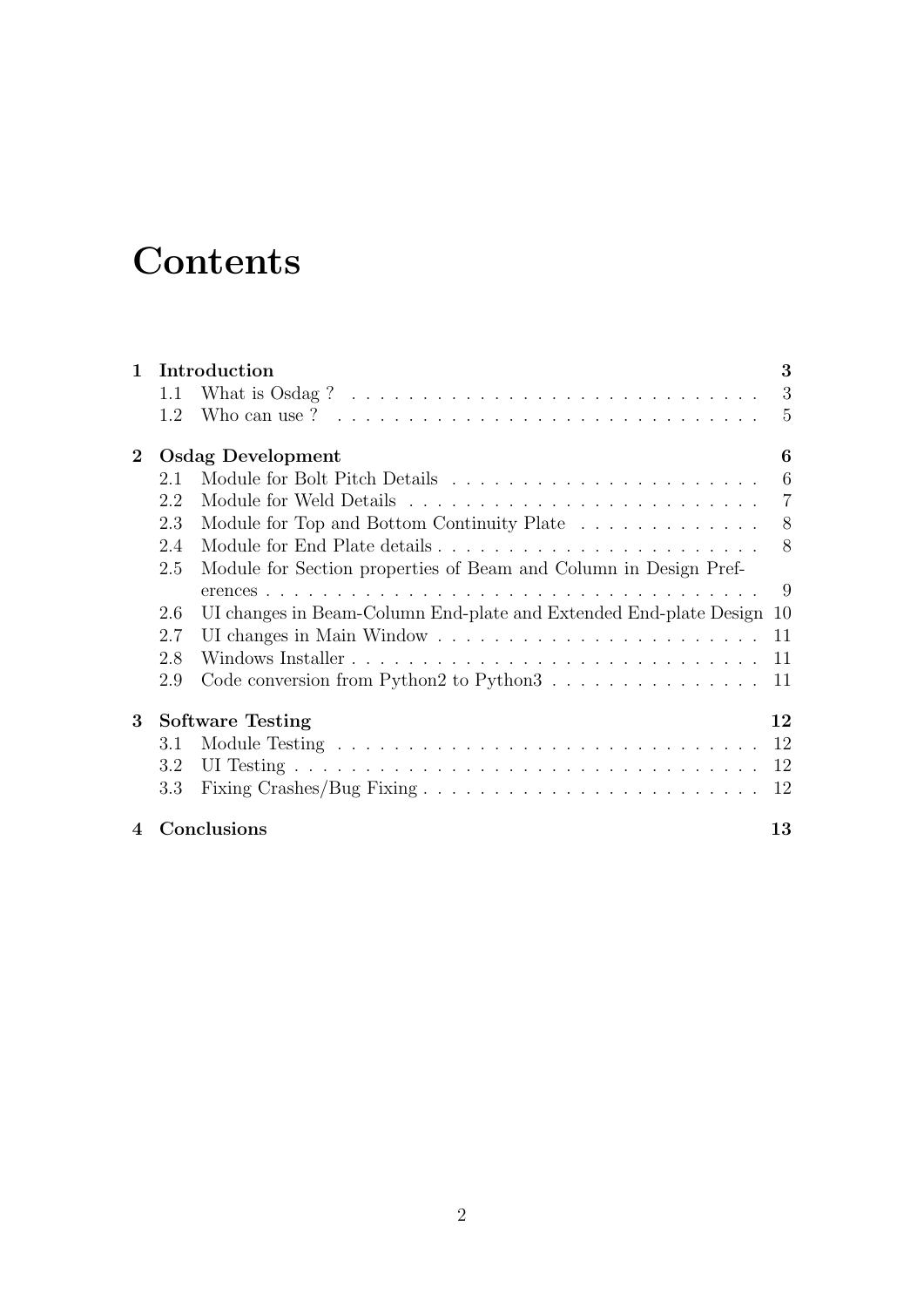## <span id="page-3-0"></span>Chapter 1

## Introduction

Osdag internship is provided under the FOSSEE project. FOSSEE project promotes the use of FOSS (Free and Open Source Software) tools to improve quality of education in our country. FOSSEE encourages the use of FOSS tools through various activities to ensure commercial (paid) softwares are replaced by equivalent FOSS tools.

The FOSSEE project is a part of the National Mission on Education through Infrastructure and Communication Technology (ICT), Ministry of Human Resources and Development, Government of India.

Osdag is one such open source software which comes under the FOSSEE project. Osdag internship is provided through FOSSEE project. Any UG/PG/PhD holder can apply for this internship. And the selection will be based on a screening task.



### <span id="page-3-1"></span>1.1 What is Osdag ?

Osdag is a cross-platform free and open-source software for the design of steel structures, following the Indian standard IS 800:2007. It allows the users to design steel connections, members and systems using a graphical user interface. The interactive GUI provides a 3D visualisation of the designed component and creates images for construction/fabrication drawings.

It is used for solving steel structures problems and to see how the connection will look after practical implementation. There are different modules available in Osdag with various connectivities.

Osdag provides various features such as:

1) An interactive window displaying a 3D CAD model, which provides a clear visualisation of the designed component.

2)Creation of 3D CAD models that can be imported to generic CAD softwares.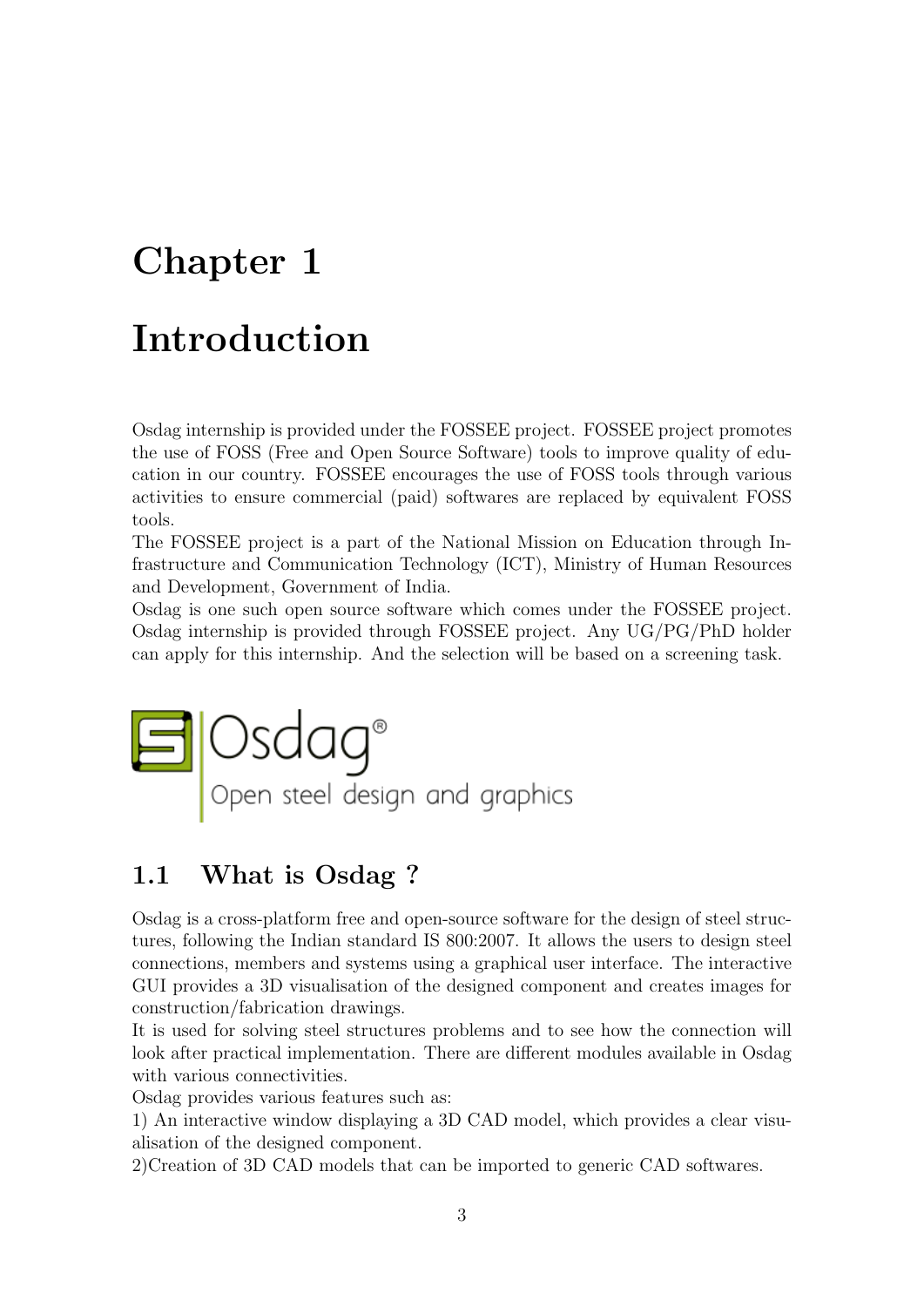

3)User-friendly input and output docs, with text-validated welds grouped according to the design window.



4)Creation of a professional design report showing all necessary checks, design calculations as per IS 800:2007, and standard views of the designed component.

5)A text window for message display, that also suggests necessary changes if a trial design is found unsafe.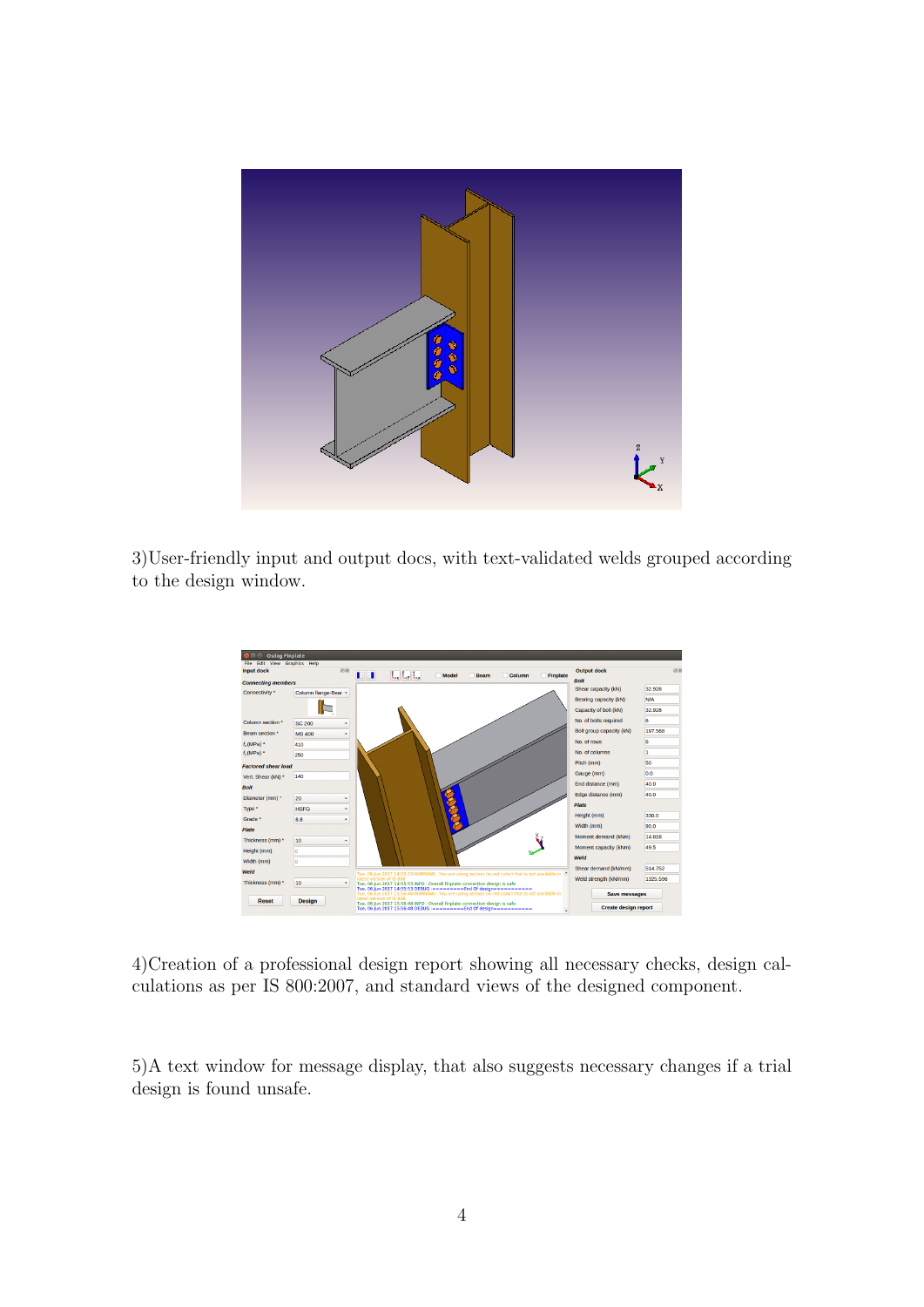

 $\frac{100}{15808}$ Mon, 05 Jun 2017 17:36:53 ERROR : Chosen web plate thickness is not sufficient Mon, 05 Jun 2017 17:36:53 ERROR : Weld thickness is not sufficient [cl. 10.5.7; Mon, 05 Jun 2017 17:36:53 ERROR : Weld thickness is not sufficient [cl. 10.5.7]<br>Insdag Detailing Manual, 2002]<br>Mon, 05 Jun 2017 17:36:53 WARNING : Minimum weld thickness required is 8.00 mm<br>Mon, 05 Jun 2017 17:36:53 INFO : Mon, 05 Jun 2017 17:36:53 INFO : Increase the weld thickness or length of weld/ finplate m.<br>Mon. 05 Jun 2017 17:36:53 WARNING : Minimum recommended weld thickness for shop weld is 6 

### <span id="page-5-0"></span>1.2 Who can use ?

Osdag is generally created for industry professionals but it also keeps students in mind. As Osdag is funded by MHRD, Osdag team tries to manipulate software in such a way that it can be used by the students during their academics and to give them a better insight look in the subject.

Basically, Osdag can be used by anyone starting from novice to professionals. Its simple and sober user interface makes it flexible and attractive than the other softwares. Also, there are video tutorials to get started.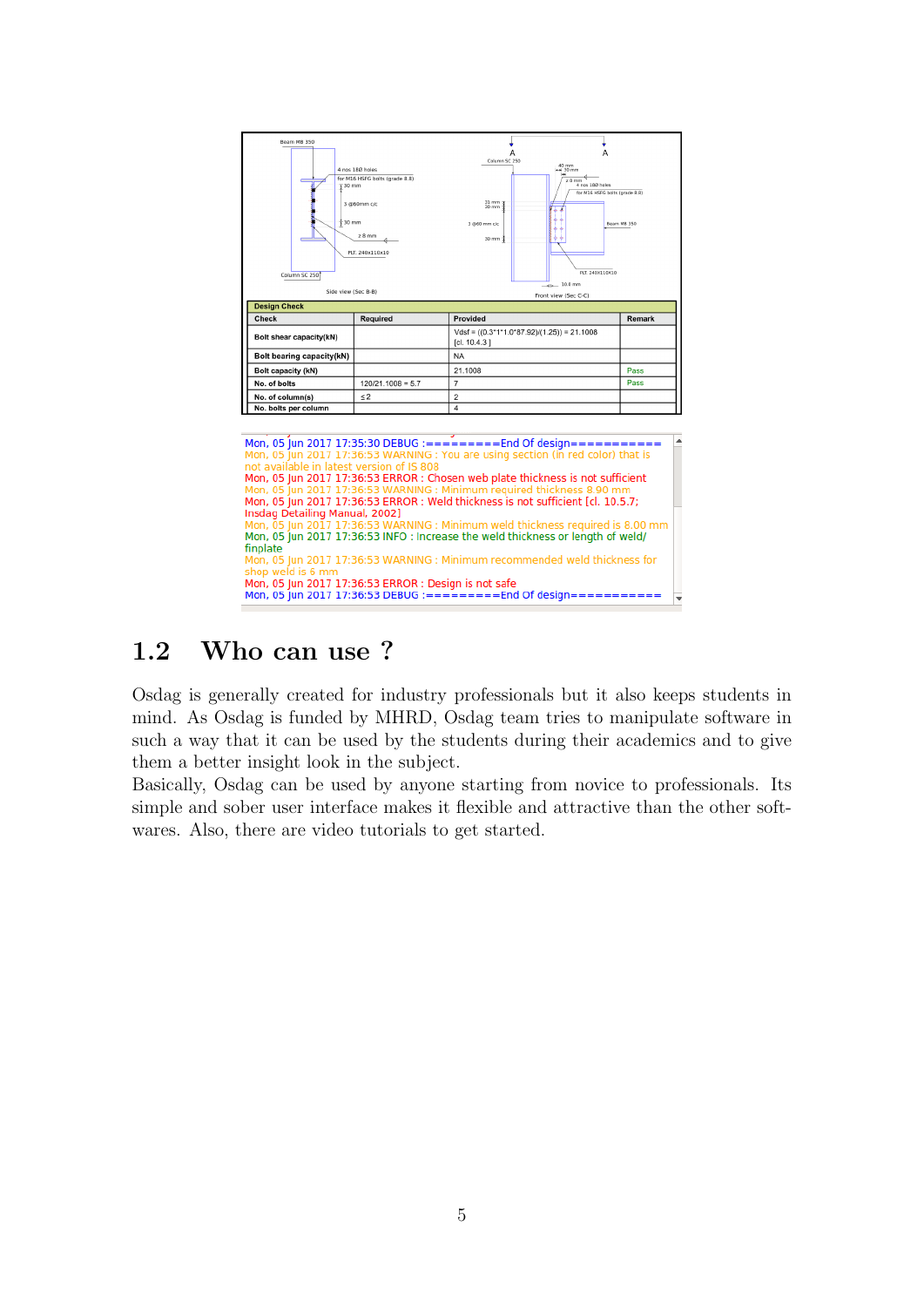## <span id="page-6-0"></span>Chapter 2

## Osdag Development

### <span id="page-6-1"></span>2.1 Module for Bolt Pitch Details

Created module for displaying pitch details according to the number of bolts chosen. This module is dynamic in nature since the number of fields varies. The code according to which this module works is in the main file under class Pitch.

| <b>Pitch Details</b><br>×                                                                                                       |                                                                              |                                                      |  |
|---------------------------------------------------------------------------------------------------------------------------------|------------------------------------------------------------------------------|------------------------------------------------------|--|
| Sr. No.<br>$\mathbf{1}$<br>$\overline{2}$<br>$\overline{\mathbf{3}}$<br>$\boldsymbol{\Lambda}$<br>5                             | Designation<br>Pitch 1-2<br>Pitch 2-3<br>Pitch 3-4<br>Pitch 4-5<br>Pitch 5-6 | Pitch (mm)<br>60.0<br>114.3<br>60.0<br>60.0<br>160.4 |  |
| Note: 'Pitch i-j' stands for vertical pitch<br>distance between centre lines of ith and jth<br>rows of bolts numbered from top. |                                                                              |                                                      |  |

Figure 2.1: Beam-Beam End Plate



Figure 2.2: Beam-Column End Plate

GitHub Links-:

```
https://github.com/osdag-admin/Osdag/blob/test/Connections/Moment/BCEndPlate/
ui_pitch.py
https://github.com/osdag-admin/Osdag/blob/test/Connections/Moment/BCEndPlate/
ui_pitch.ui
https://github.com/osdag-admin/Osdag/blob/connections/Connections/Moment/
```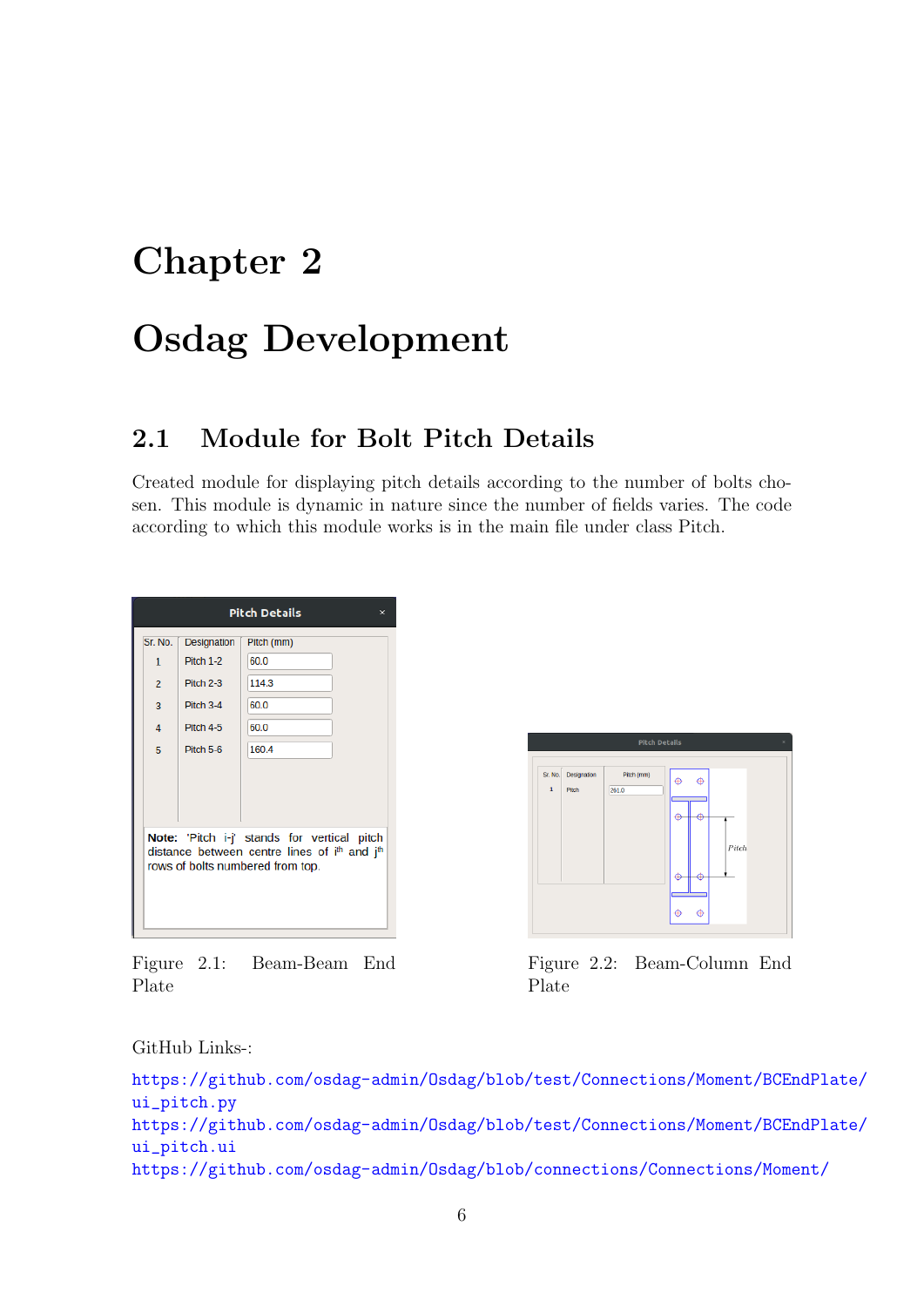## <span id="page-7-0"></span>2.2 Module for Weld Details

Created a module for displaying the weld details. There are two different modules under weld details. When the user chooses the type of the weld as the groove weld then picture displaying weld details are displayed whereas when the user chooses fillet weld type it shows the values for critical stress and strength for flange and web weld.



Figure 2.3: When Groove Weld is selected

| <b>Fillet Weld Details</b><br>$\times$ |         |  |
|----------------------------------------|---------|--|
| <b>Flange Welds</b>                    |         |  |
| <b>Critical Stress (MPa)</b>           | 66.593  |  |
| Strength (MPa)                         | 189.371 |  |
| <b>Web Welds</b>                       |         |  |
| <b>Critical Stress (MPa)</b>           | 171.088 |  |
| Strength (MPa)                         | 189.371 |  |

Figure 2.4: When fillet weld is selected

#### GitHub Links-:

[https://github.com/osdag-admin/Osdag/blob/test/Connections/Moment/BCEn](https://github.com/osdag-admin/Osdag/blob/test/Connections/Moment/BCEndPlate/ui_weld_details_1.py)dPlate/ [ui\\_weld\\_details\\_1.py](https://github.com/osdag-admin/Osdag/blob/test/Connections/Moment/BCEndPlate/ui_weld_details_1.py) [https://github.com/osdag-admin/Osdag/blob/test/Connections/Moment/BCEn](https://github.com/osdag-admin/Osdag/blob/test/Connections/Moment/BCEndPlate/ui_weld_details_1.ui)dPlate/ [ui\\_weld\\_details\\_1.ui](https://github.com/osdag-admin/Osdag/blob/test/Connections/Moment/BCEndPlate/ui_weld_details_1.ui) [https://github.com/osdag-admin/Osdag/blob/test/Connections/Moment/BCEn](https://github.com/osdag-admin/Osdag/blob/test/Connections/Moment/BCEndPlate/ui_weld_details_2.py)dPlate/ [ui\\_weld\\_details\\_2.py](https://github.com/osdag-admin/Osdag/blob/test/Connections/Moment/BCEndPlate/ui_weld_details_2.py) [https://github.com/osdag-admin/Osdag/blob/test/Connections/Moment/BCEn](https://github.com/osdag-admin/Osdag/blob/test/Connections/Moment/BCEndPlate/ui_weld_details_2.ui)dPlate/ [ui\\_weld\\_details\\_2.ui](https://github.com/osdag-admin/Osdag/blob/test/Connections/Moment/BCEndPlate/ui_weld_details_2.ui) [https://github.com/osdag-admin/Osdag/blob/connections/Connections/Mome](https://github.com/osdag-admin/Osdag/blob/connections/Connections/Moment/ExtendedEndPlate/ui_weld_details.py)nt/ [ExtendedEndPlate/ui\\_weld\\_details.py](https://github.com/osdag-admin/Osdag/blob/connections/Connections/Moment/ExtendedEndPlate/ui_weld_details.py) [https://github.com/osdag-admin/Osdag/blob/connections/Connections/Mome](https://github.com/osdag-admin/Osdag/blob/connections/Connections/Moment/ExtendedEndPlate/ui_weld_details.ui)nt/ [ExtendedEndPlate/ui\\_weld\\_details.ui](https://github.com/osdag-admin/Osdag/blob/connections/Connections/Moment/ExtendedEndPlate/ui_weld_details.ui) [https://github.com/osdag-admin/Osdag/blob/connections/Connections/Mome](https://github.com/osdag-admin/Osdag/blob/connections/Connections/Moment/ExtendedEndPlate/extended_main.py)nt/ [ExtendedEndPlate/extended\\_main.py](https://github.com/osdag-admin/Osdag/blob/connections/Connections/Moment/ExtendedEndPlate/extended_main.py) [https://github.com/osdag-admin/Osdag/blob/connections/Connections/Mome](https://github.com/osdag-admin/Osdag/blob/connections/Connections/Moment/BCEndPlate/bc_endplate_main.py)nt/ [BCEndPlate/bc\\_endplate\\_main.py](https://github.com/osdag-admin/Osdag/blob/connections/Connections/Moment/BCEndPlate/bc_endplate_main.py)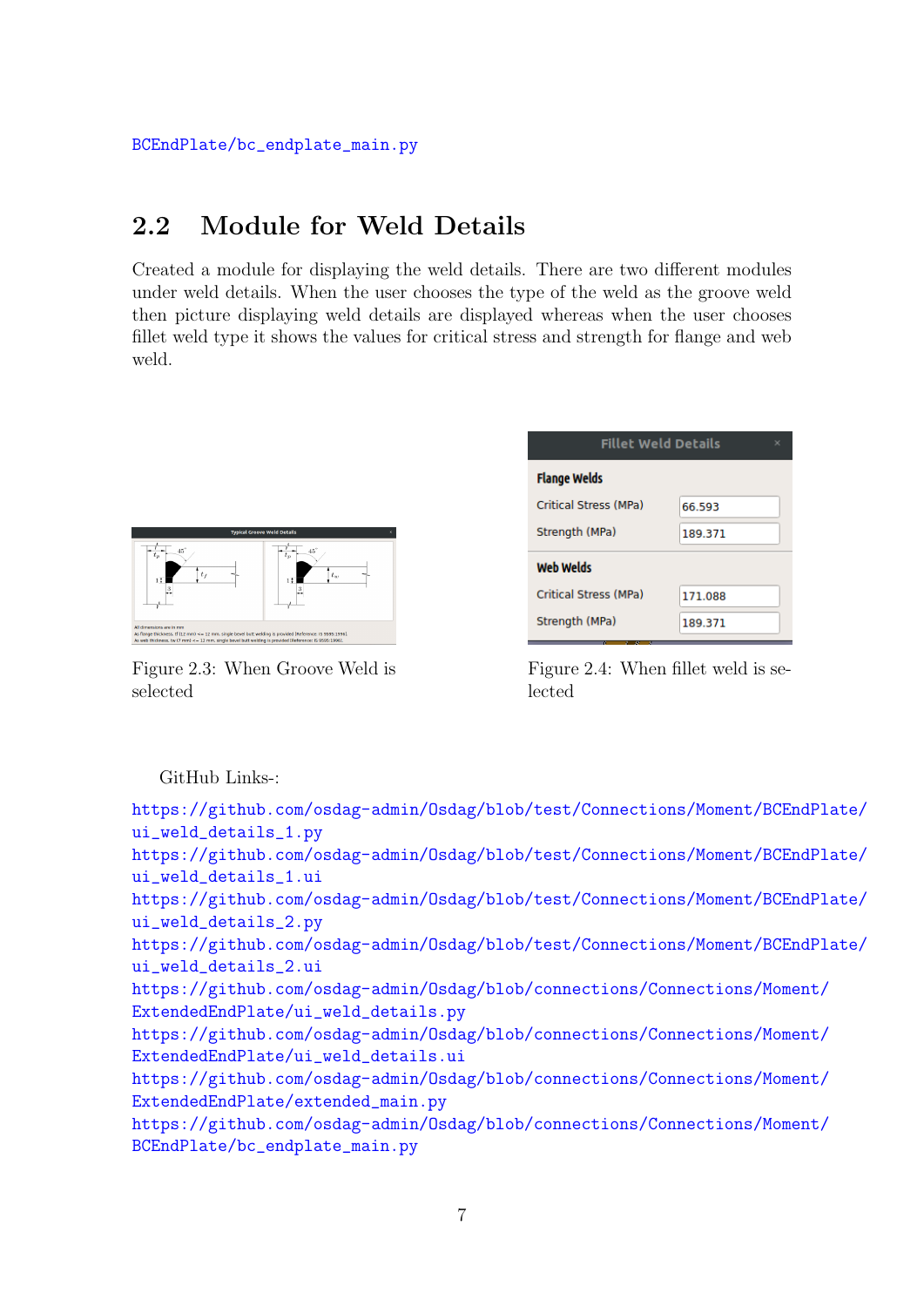## <span id="page-8-0"></span>2.3 Module for Top and Bottom Continuity Plate

Created module for top and bottom continuity plate which displays number, length, width, thickness, notch size, and weld size for the respective plate.

| <b>Top Continuity Plate</b><br>× |  |  |  |
|----------------------------------|--|--|--|
|                                  |  |  |  |
|                                  |  |  |  |
|                                  |  |  |  |
|                                  |  |  |  |
|                                  |  |  |  |
|                                  |  |  |  |
|                                  |  |  |  |

Figure 2.5: Top Continuity plate details

| <b>Bottom Continuity Plate</b><br>× |        |  |  |
|-------------------------------------|--------|--|--|
| <b>Number</b>                       | 2      |  |  |
| Length (mm)                         | 422.6  |  |  |
| Width (mm)                          | 119.35 |  |  |
| Thickness(mm)                       | 16.0   |  |  |
| Notch Size(mm)                      | 15.0   |  |  |
| Weld Size(mm)                       | 6.0    |  |  |

Figure 2.6: Bottom Continuity plate details

#### GitHub Links-:

```
https://github.com/osdag-admin/Osdag/blob/test/Connections/Moment/BCEndPlate/
ui_plate.py
https://github.com/osdag-admin/Osdag/blob/test/Connections/Moment/BCEndPlate/
ui_plate.ui
https://github.com/osdag-admin/Osdag/blob/test/Connections/Moment/BCEndPlate/
ui_plate_bottom.py
https://github.com/osdag-admin/Osdag/blob/test/Connections/Moment/BCEndPlate/
ui_plate_bottom.ui
https://github.com/osdag-admin/Osdag/blob/connections/Connections/Moment/
BCEndPlate/bc_endplate_main.py
```
### <span id="page-8-1"></span>2.4 Module for End Plate details

Created module for plate details for a beam to beam connection and is similar to top and bottom continuity plate details but displays values of different parameters.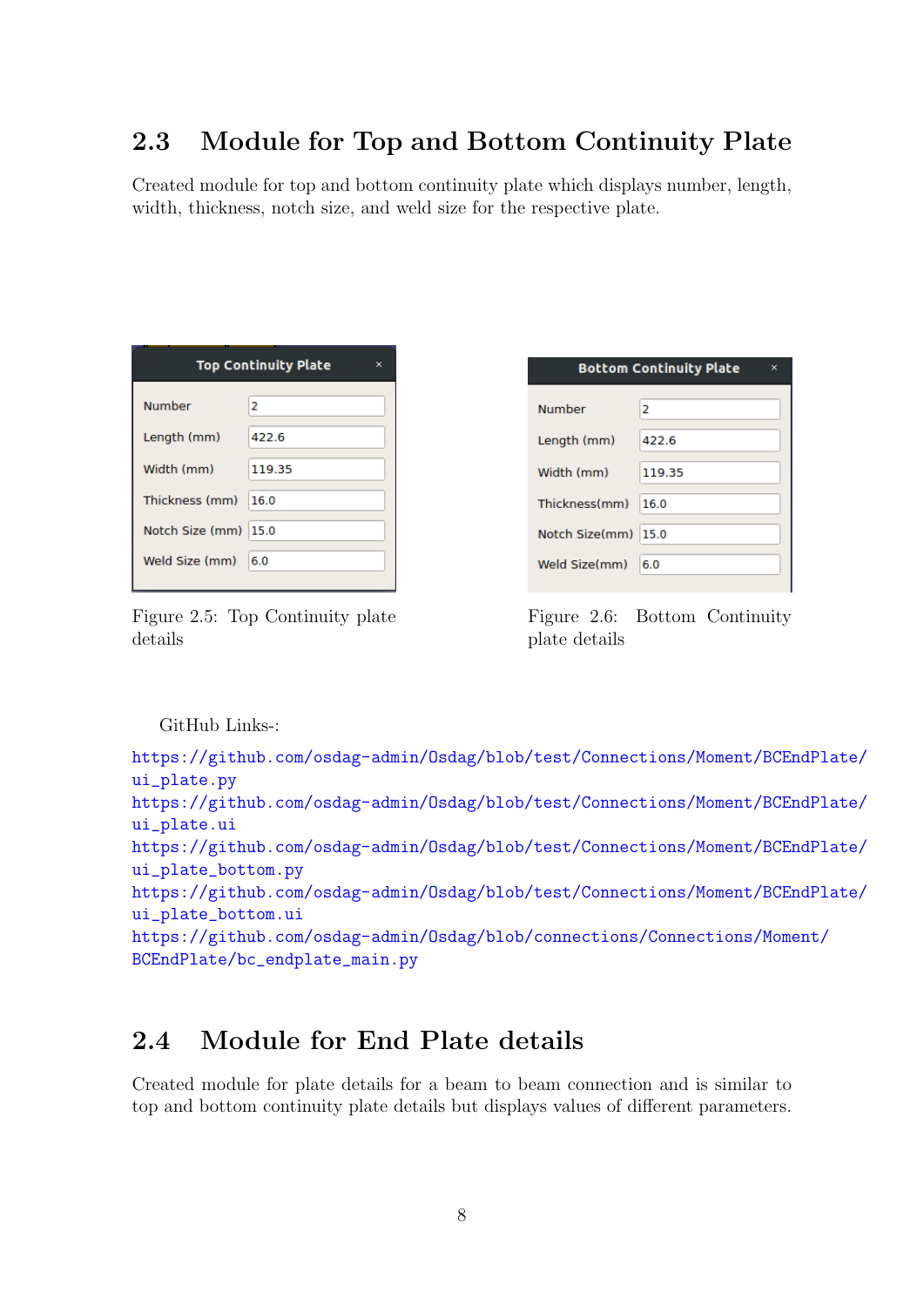| <b>Plate</b>          | ×        |
|-----------------------|----------|
| Height (mm)           | 577.0    |
| Width (mm)            | 205.0    |
| Moment demand (kNm)   | 1708.476 |
| Moment capacity (kNm) | 1886.932 |

Figure 2.7: Plate details

GitHub Links-:

```
https://github.com/osdag-admin/Osdag/blob/test/Connections/Moment/ExtendedEndPlate/
ui_plate.py
https://github.com/osdag-admin/Osdag/blob/test/Connections/Moment/ExtendedEndPlate/
ui_plate.ui
```
## <span id="page-9-0"></span>2.5 Module for Section properties of Beam and Column in Design Preferences

Created the GUI form for beam and column in design preferences which will be included in later osdag release.

| <b>Design preferences</b>                                           |                                |                   |  |
|---------------------------------------------------------------------|--------------------------------|-------------------|--|
| Weld<br><b>Design</b><br>Column<br><b>Beam</b><br>Reit<br>Detailing |                                |                   |  |
| Designation                                                         | <b>Type</b><br>Robed           | $-$ Seatte        |  |
| <b>Mechanical Properties</b>                                        |                                |                   |  |
| Ultimate strength, fu (MPa)                                         | Modulus of elasticity. E (GPa) | Poissons ratio, y |  |
| Yield Strength , fy (MPa)                                           | Modulus of rigidity, G (GPa)   | Thermal expansion |  |
| Dimensions                                                          | <b>Sectional Properties</b>    | 0(10/1)           |  |
| Depth, D (mm)*                                                      | Mass, M (kg/m)                 |                   |  |
| Flange width, B (mm)*                                               | Sectional area, a (mm)         |                   |  |
| Flange thickness, T (mm)*                                           | 2nd Moment of area, Iz(cm2)    |                   |  |
| Web thickness, t (mm)*                                              | 2nd Moment of area, ly (cm2)   |                   |  |
| Flange slope, (deg.)*                                               | Radius of gyration, rz (cm2)   | <b>Toyot shot</b> |  |
| Root radius, R1 (mm)*                                               | Radius of gyration, ry (cm2)   |                   |  |
| Toe radius, R2 (mm)*                                                | Elastic modulus, Zz (cm2)      |                   |  |
|                                                                     | Elastic modulus, Zy (cm2)      |                   |  |
|                                                                     | Plastic modulus, Zpz (cm2.)    |                   |  |
|                                                                     | Plastic modulus, Zpv (cm2.)    |                   |  |
| <b>Download sits format</b><br>Cleve<br>Add<br>Import sites file    |                                |                   |  |
| Defaults<br>Says:                                                   |                                |                   |  |

Figure 2.8: Beam and Column form in design preferences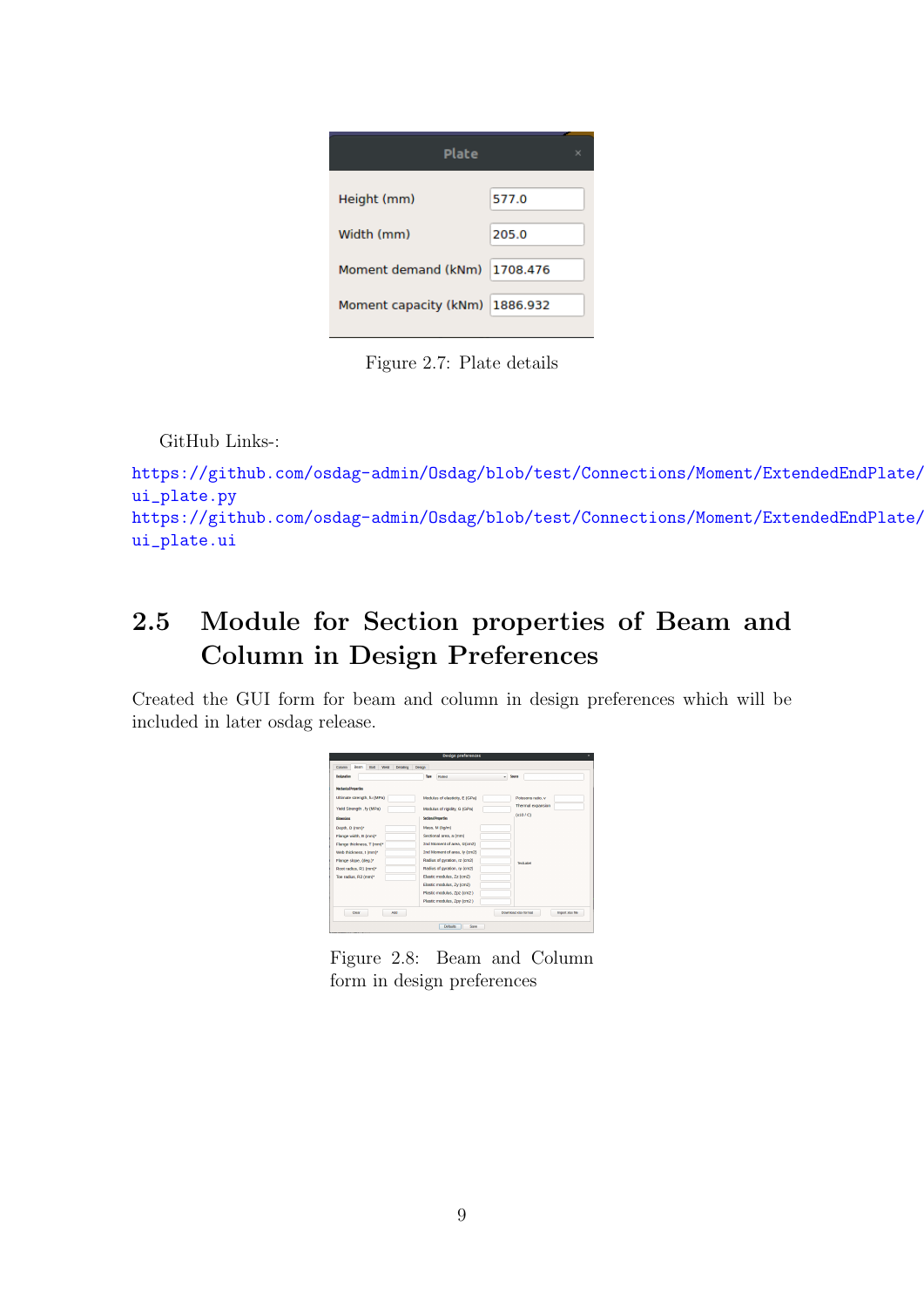## <span id="page-10-0"></span>2.6 UI changes in Beam-Column End-plate and Extended End-plate Design

Modified the BC end-plate and the extended-end-plate design and linked modules to the output dock since many new modules (ex-stiffener details,weld details,etc..) have been created.

|                | <b>Output dock</b>             | 回风                   |
|----------------|--------------------------------|----------------------|
|                | Bolt                           |                      |
|                | Tension in critical bolt (kN)  | 142.179              |
|                | Tension capacity (kN)          | 152.496              |
|                | Shear in bolts (kN)            | 12.5                 |
|                | Shear capacity (kN)            | 97.826               |
|                | Bearing capacity (kN)          | 312.583              |
|                | Bolt capacity (kN)             | 97.826               |
|                | <b>Combined effect</b>         | 0.886                |
|                | No. of bolts required          | 12                   |
|                | Pitch (mm)                     | <b>Pitch details</b> |
|                | Cross centre gauge (mm)        | 100.0                |
|                | End distance (mm)              | 45.0                 |
|                | Edge distance (mm)             | 45.0                 |
|                | <b>Plate</b><br>Height (mm)    | 569.0                |
| $\overline{Y}$ | Width (mm)                     | 190.0                |
|                | <b>Top Continuity Plate</b>    | Plate details        |
| the            | <b>Bottom Continuity Plate</b> | Plate details        |
|                | <b>Stiffener</b>               | <b>Details</b>       |
|                | Weld                           | <b>Details</b>       |
|                | <b>Save messages</b><br>.      |                      |

Figure 2.9: Output Dock of BC End-plate

| <b>Output dock</b><br>Bolt   | 0x                   |
|------------------------------|----------------------|
| Tension in critical bolt(kN) | 94.908               |
| Tension capacity (kN)        | 141.12               |
| Shear capacity (kN)          | 32,928               |
| Bearing capacity (kN)        | N/A                  |
| <b>Bolt capacity</b>         | 32.928               |
| <b>Combined capacity</b>     | 0.488                |
| No. of bolts required        | 8                    |
| No. of rows                  | 4                    |
| Pitch (mm)                   | <b>Pitch details</b> |
| Gauge (mm)                   | 50.0                 |
| Cross centre gauge (mm)      | 90.0                 |
| End distance (mm)            | 38.0                 |
| Edge distance (mm)           | 57.5                 |
| <b>Plate</b>                 | Plate details        |
| <b>Stiffener</b>             | <b>Details</b>       |
| Weld                         | <b>Details</b>       |
|                              |                      |
| <b>Save messages</b>         |                      |

 $\blacksquare$ 

Figure 2.10: Output dock of Extended end-plate

#### GitHub Links-:

[https://github.com/osdag-admin/Osdag/blob/test/Connections/Moment/BCEn](https://github.com/osdag-admin/Osdag/blob/test/Connections/Moment/BCEndPlate/ui_bc_endplate.py)dPlate/ [ui\\_bc\\_endplate.py](https://github.com/osdag-admin/Osdag/blob/test/Connections/Moment/BCEndPlate/ui_bc_endplate.py) [https://github.com/osdag-admin/Osdag/blob/test/Connections/Moment/BCEn](https://github.com/osdag-admin/Osdag/blob/test/Connections/Moment/BCEndPlate/ui_bc_endplate.ui)dPlate/ [ui\\_bc\\_endplate.ui](https://github.com/osdag-admin/Osdag/blob/test/Connections/Moment/BCEndPlate/ui_bc_endplate.ui) [https://github.com/osdag-admin/Osdag/blob/test/Connections/Moment/Exte](https://github.com/osdag-admin/Osdag/blob/test/Connections/Moment/ExtendedEndPlate/ui_extendedendplate.py)ndedEndPlate/ [ui\\_extendedendplate.py](https://github.com/osdag-admin/Osdag/blob/test/Connections/Moment/ExtendedEndPlate/ui_extendedendplate.py) [https://github.com/osdag-admin/Osdag/blob/test/Connections/Moment/Exte](https://github.com/osdag-admin/Osdag/blob/test/Connections/Moment/ExtendedEndPlate/ui_extendedendplate.ui)ndedEndPlate/ [ui\\_extendedendplate.ui](https://github.com/osdag-admin/Osdag/blob/test/Connections/Moment/ExtendedEndPlate/ui_extendedendplate.ui)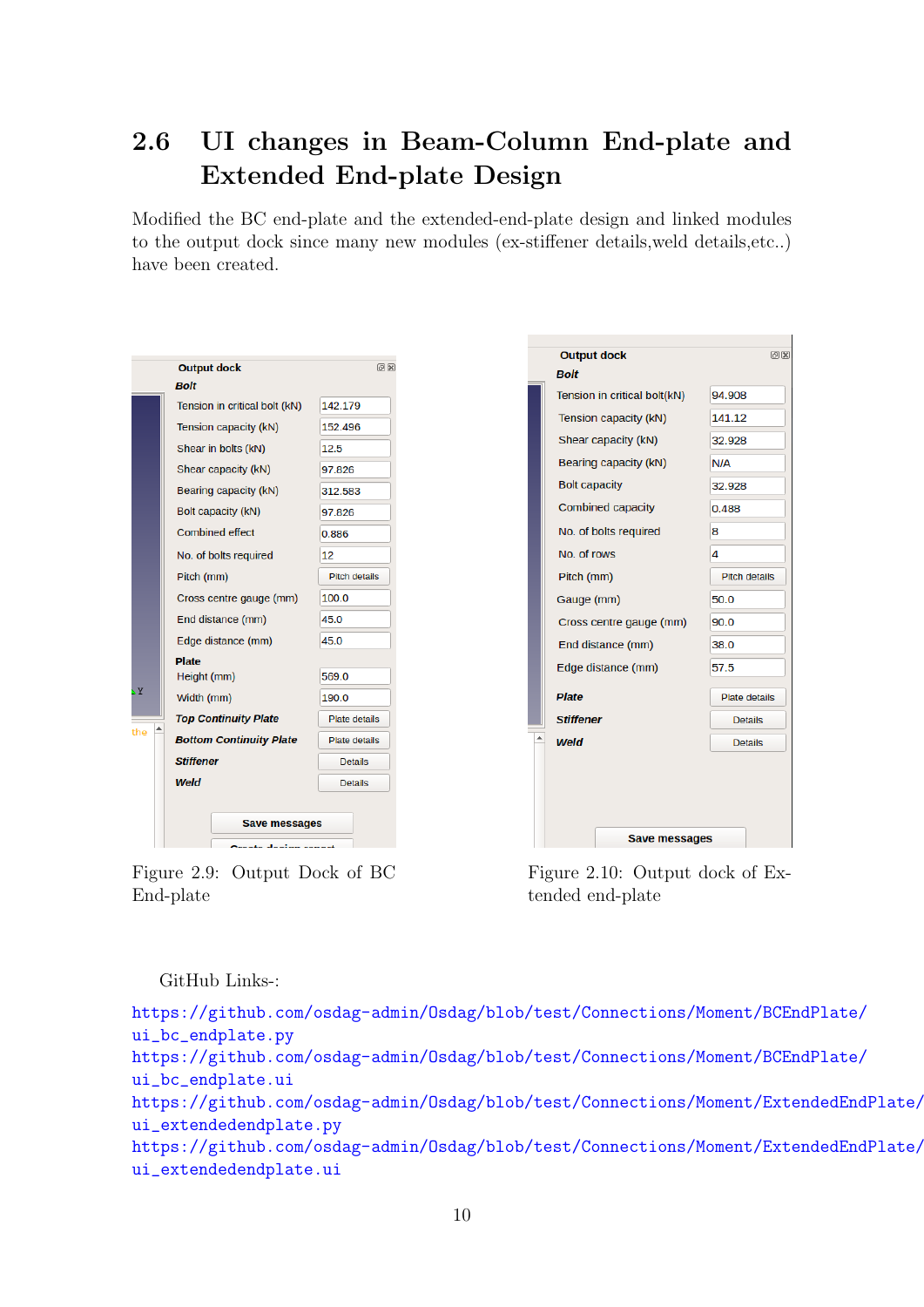### <span id="page-11-0"></span>2.7 UI changes in Main Window

Some minor changes in the Main Window UI.





Figure 2.11: Main Window Figure 2.12: Main Window

GitHub Links-:

<https://github.com/osdag-admin/Osdag/blob/test/OsdagMainPage.ui> <https://github.com/osdag-admin/Osdag/blob/test/osdagMainPage.py>

## <span id="page-11-1"></span>2.8 Windows Installer

Created an installer for the Osdag which is windows compatible. The installer installs Miniconda2 package manager and all the other dependencies used by the software. It also creates a shortcut on the desktop after the installation is complete.

GitHub Links-:

<https://github.com/aryamaan98/Windows-Installer>

## <span id="page-11-2"></span>2.9 Code conversion from Python2 to Python3

Since the current version of Osdag supports Python2 and its dependencies. Hence it was a crucial task to convert the code to Python3 since Python2 updates will not be coming after next year.

GitHub Links-: [https://github.com/aryamaan98/Osdag\\_3](https://github.com/aryamaan98/Osdag_3)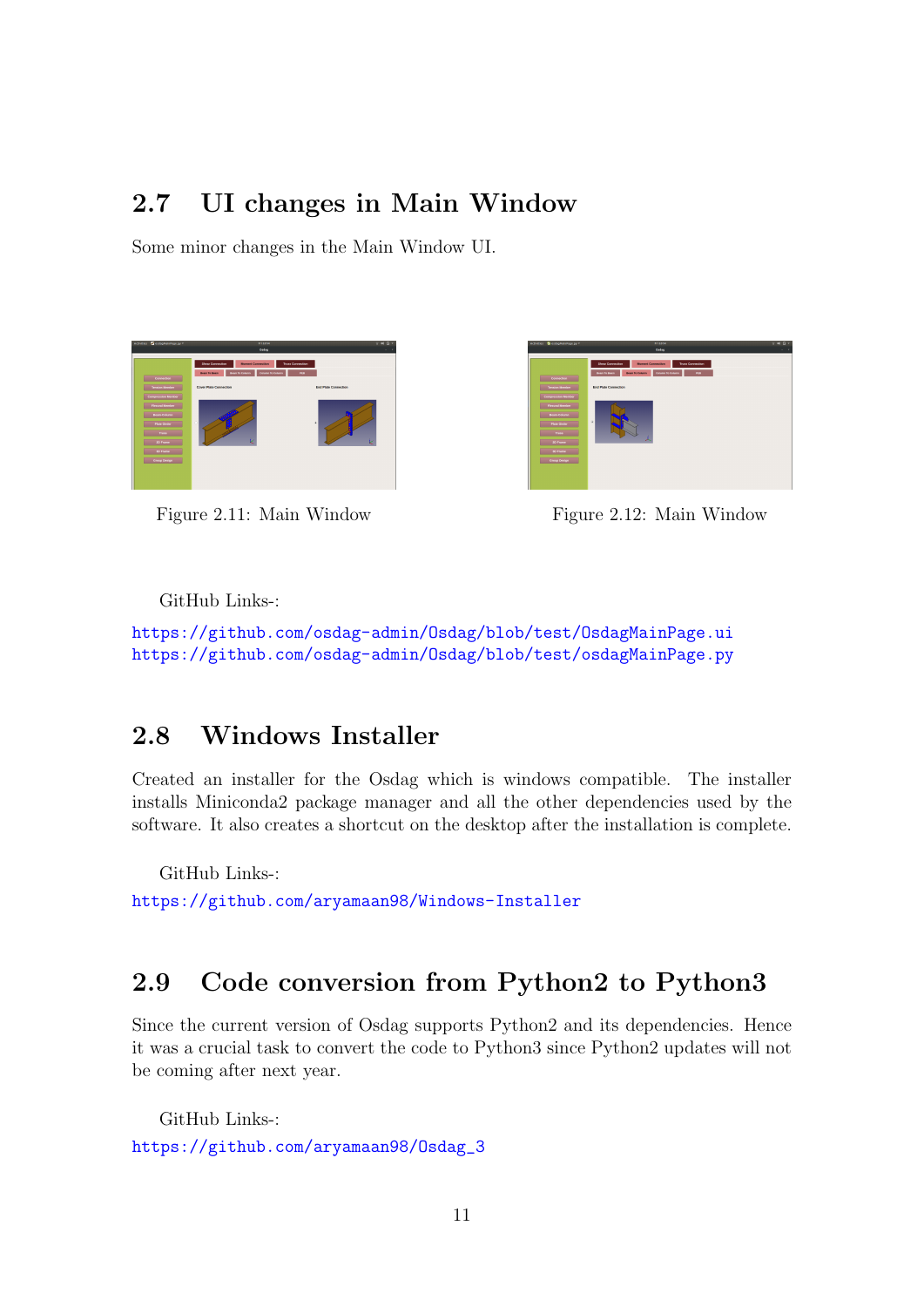## <span id="page-12-0"></span>Chapter 3

## Software Testing

Software testing is a process, to evaluate the functionality of a software application with an intent to find whether the developed software met the specified requirements or not and to identify the defects to ensure that the product is defect free in order to produce the quality product.

### <span id="page-12-1"></span>3.1 Module Testing

Module testing is defined as a software testing type, which checks individual subprograms, subroutines, classes, or procedures in a program. Instead of testing whole software program at once, module testing recommends testing the smaller building blocks of the program.

### <span id="page-12-2"></span>3.2 UI Testing

Every time after designing the UI for a module I had to test it so that later on due to different screen resolution it changes dynamically and looks fine.

## <span id="page-12-3"></span>3.3 Fixing Crashes/Bug Fixing

There remained a need to test the software for edge and corner cases and make sure that the software gave appropriate results/suggestions. The found bugs were documented and reported to us where we worked on fixing the bugs/issues simultaneously. A bug in software is an error, flaw, or fault in a computer program or system that causes it to produce an incorrect or unexpected result or to behave in unintended ways. Every software or application either old or new might be having some bugs, sometimes noticeable while sometimes non-noticeable. And Osdag being in its initial stages, it is natural that it might have bugs.